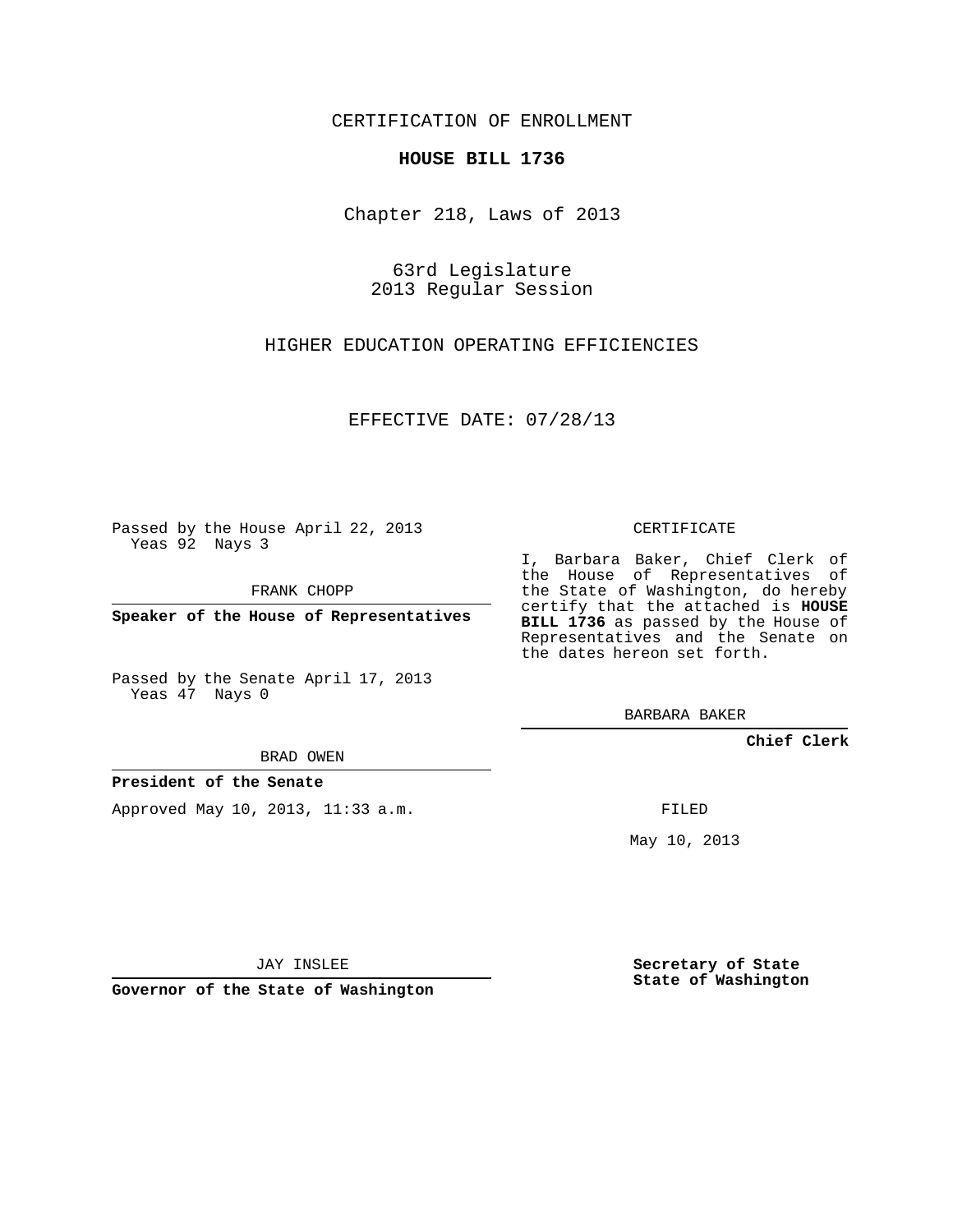## **HOUSE BILL 1736** \_\_\_\_\_\_\_\_\_\_\_\_\_\_\_\_\_\_\_\_\_\_\_\_\_\_\_\_\_\_\_\_\_\_\_\_\_\_\_\_\_\_\_\_\_

\_\_\_\_\_\_\_\_\_\_\_\_\_\_\_\_\_\_\_\_\_\_\_\_\_\_\_\_\_\_\_\_\_\_\_\_\_\_\_\_\_\_\_\_\_

## AS AMENDED BY THE SENATE

Passed Legislature - 2013 Regular Session

## **State of Washington 63rd Legislature 2013 Regular Session**

**By** Representatives Zeiger, Seaquist, Haler, Pollet, Ryu, Sawyer, Bergquist, Magendanz, and Farrell

Read first time 02/06/13. Referred to Committee on Higher Education.

 AN ACT Relating to higher education operating efficiencies; amending RCW 28B.85.020; adding a new section to chapter 28B.10 RCW; adding a new section to chapter 28B.15 RCW; creating a new section; and providing an expiration date.

BE IT ENACTED BY THE LEGISLATURE OF THE STATE OF WASHINGTON:

 NEW SECTION. **Sec. 1.** (1) In order to enhance the efficiency and effectiveness of operations of institutions of higher education, the office of financial management shall work with the department of enterprise services, the department of transportation, the department of commerce, institutions of higher education, and others as necessary to comprehensively review reporting requirements related to the provisions in RCW 19.27A.020, 19.27A.150, 70.235.020, 39.35D.020, 43.19.565, 43.41.130, 47.01.440, 70.94.151, 70.94.161, 70.94.527, 70.120A.010, 70.120A.050, 70.235.030, 70.235.040, 70.235.050, 70.235.060, 70.235.070, 80.80.030, 80.80.040, and 80.80.080. By September 1, 2014, the office of financial management shall report to the governor and the higher education committees of the legislature. The report shall include recommendations for coordinating and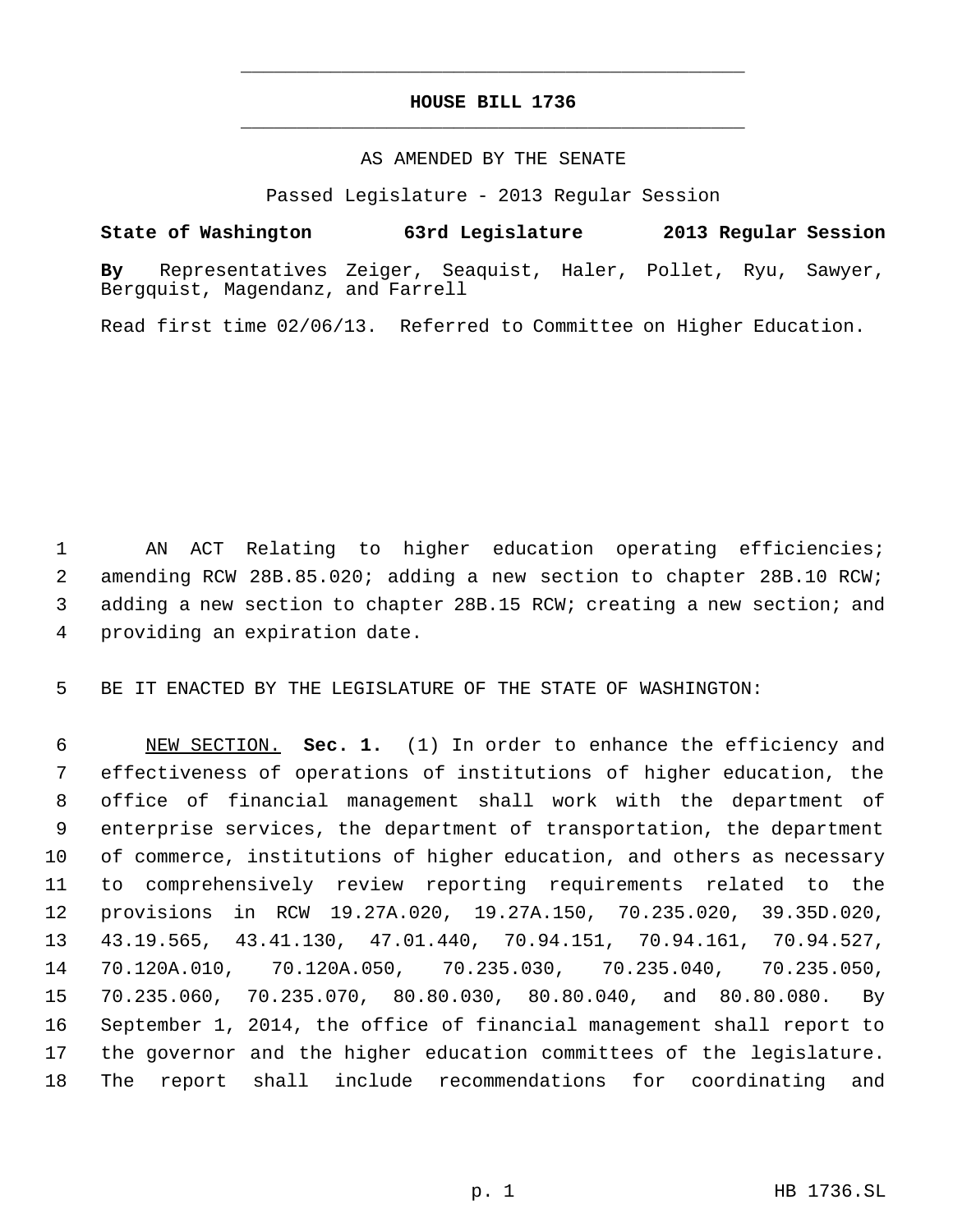streamlining reporting, and promoting the most efficient use of state resources at institutions of higher education.

(2) This section expires August 1, 2015.

 NEW SECTION. **Sec. 2.** A new section is added to chapter 28B.10 RCW to read as follows:

 (1) Institutions of higher education and state higher education agencies may use or accept secure electronic signatures for any human resource, benefits, or payroll processes that require a signature. Such signatures are valid and enforceable.

 (2) The definitions in this subsection apply throughout this section.

 (a) "Electronic signature" means an electronic sound, symbol, or process, attached to, or logically associated with, a contract or other record and executed or adopted by a person with the intent to sign the record.

 (b) "Secure electronic signature" means an electronic signature that:

18 (i) Is unique to the person making the signature;

 (ii) Uses a technology or process to make the signature that is 20 under the sole control of the person making the signature;

 (iii) Uses a technology or process that can identify the person 22 using the technology or process; and

 (iv) Can be linked with an electronic record in such a way that it can be used to determine whether the electronic record has been changed since the electronic signature was incorporated in, attached to, or associated with the electronic record.

 **Sec. 3.** RCW 28B.85.020 and 2012 c 229 s 543 are each amended to read as follows:

(1) The council:

 (a) Shall adopt by rule, in accordance with chapter 34.05 RCW, minimum standards for degree-granting institutions concerning granting of degrees, quality of education, unfair business practices, financial stability, and other necessary measures to protect citizens of this state against substandard, fraudulent, or deceptive practices. The rules shall require that an institution operating in Washington: (i) Be accredited;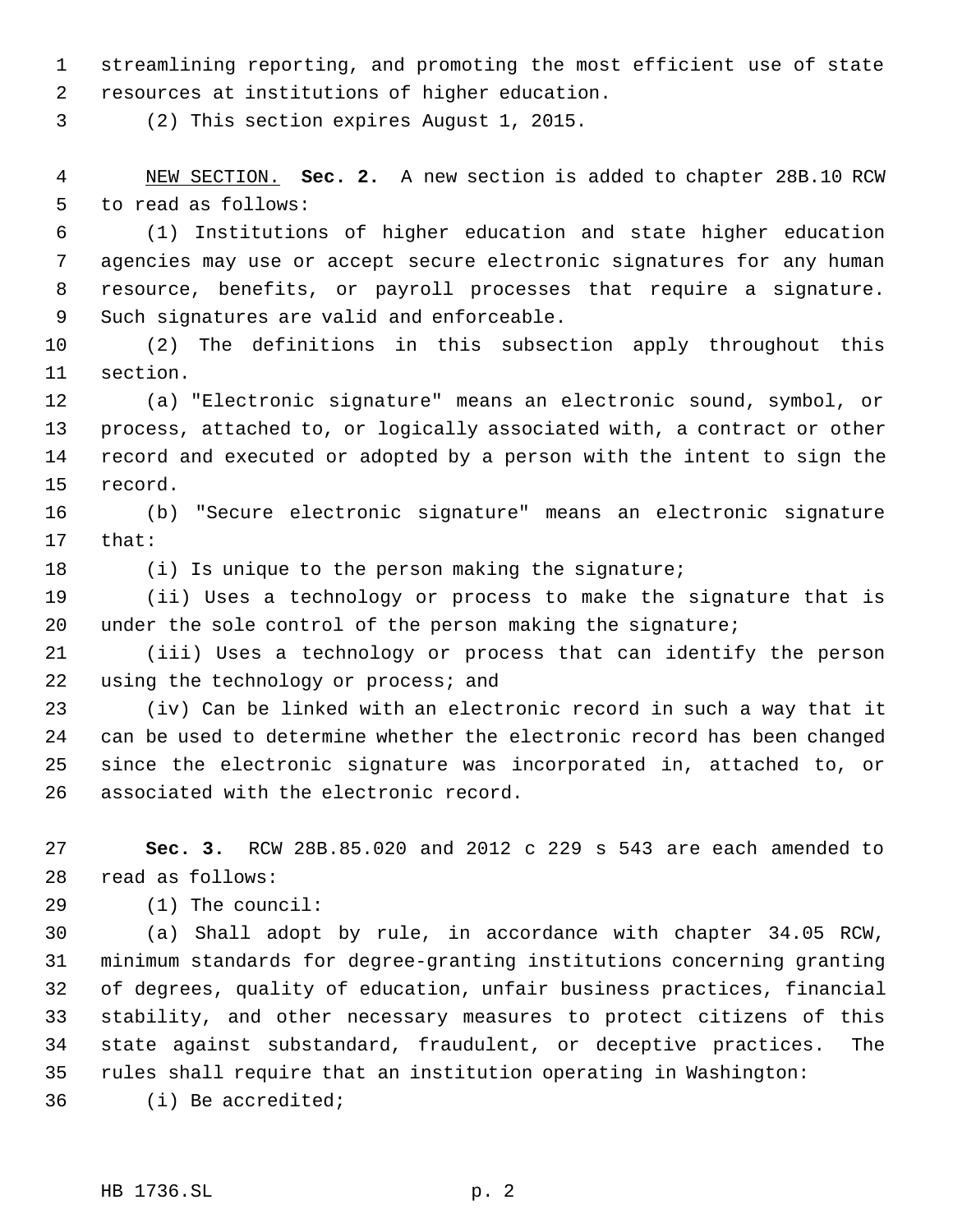(ii) Have applied for accreditation and such application is pending 2 before the accrediting agency;

 (iii) Have been granted a waiver by the council waiving the requirement of accreditation; or

 (iv) Have been granted an exemption by the council from the 6 requirements of this subsection  $(1)(a)$ ;

 (b) May investigate any entity the council reasonably believes to be subject to the jurisdiction of this chapter. In connection with the investigation, the council may administer oaths and affirmations, issue subpoenas and compel attendance, take evidence, and require the production of any books, papers, correspondence, memorandums, or other records which the council deems relevant or material to the investigation. The council, including its staff and any other authorized persons, may conduct site inspections, the cost of which shall be borne by the institution, and examine records of all 16 institutions subject to this chapter;

17 (c) May negotiate and enter into interstate reciprocity agreements 18 with other state or multistate entities if the agreements are 19 consistent with the purposes in this chapter as determined by the council;

 (d) May enter into agreements with degree-granting institutions of higher education based in this state, that are otherwise exempt under 23 the provisions of subsection  $(1)(a)$  of this section, for the purpose of 24 ensuring consistent consumer protection in interstate distance delivery of higher education;

 (e) Shall develop an interagency agreement with the workforce training and education coordinating board to regulate degree-granting private vocational schools with respect to degree and nondegree programs; and

 $((\{d\}))(\underline{f})$  Shall develop and disseminate information to the public about entities that sell or award degrees without requiring appropriate academic achievement at the postsecondary level, including but not limited to, a description of the substandard and potentially fraudulent practices of these entities, and advice about how the public can recognize and avoid the entities. To the extent feasible, the information shall include links to additional resources that may assist the public in identifying specific institutions offering substandard or fraudulent degree programs.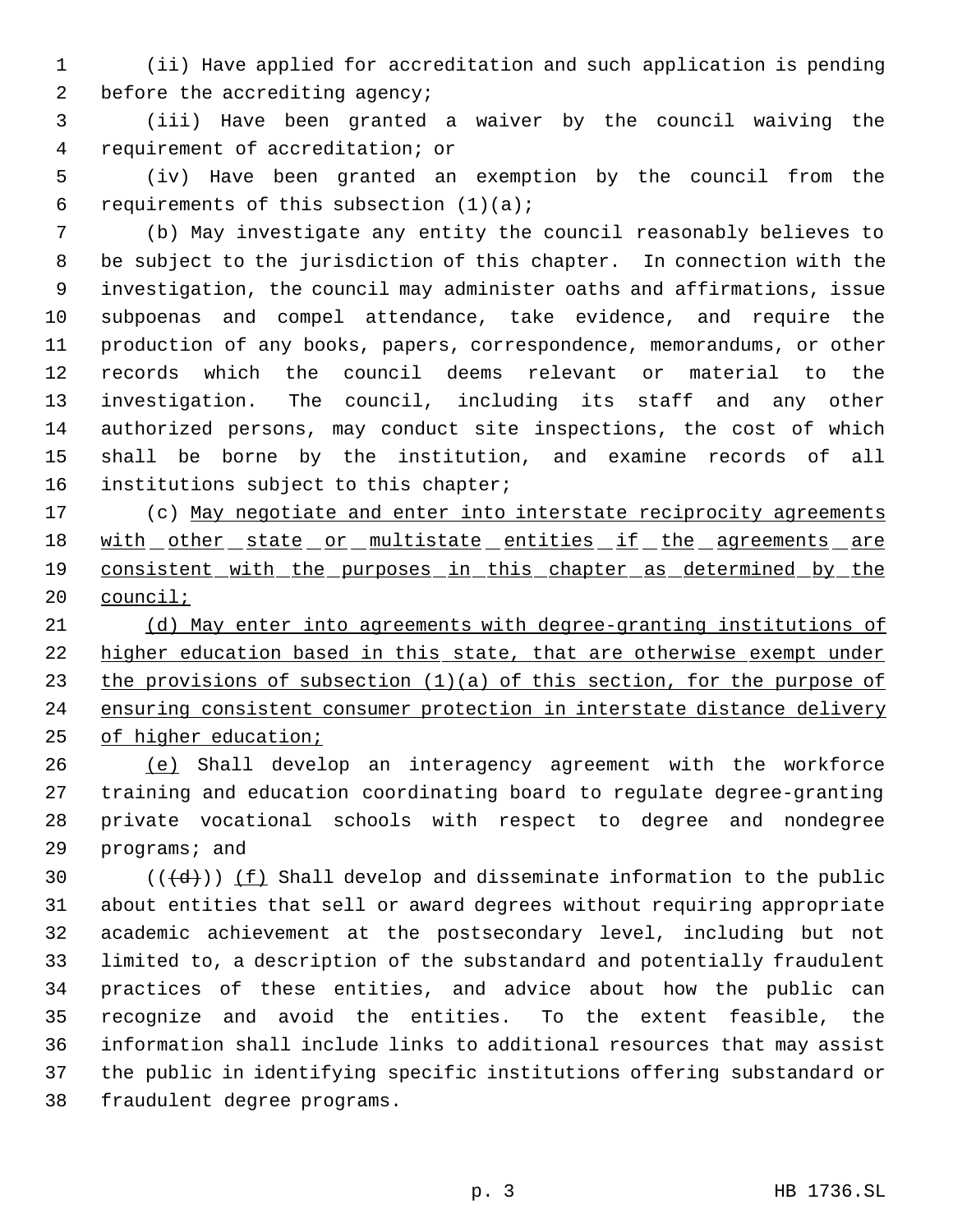(2) Financial disclosures provided to the council by degree- granting private vocational schools are not subject to public disclosure under chapter 42.56 RCW.

 NEW SECTION. **Sec. 4.** A new section is added to chapter 28B.15 RCW to read as follows:

 (1) One student advisory committee may be formed at each four-year institution of higher education by that institution's recognized student government organization for the purpose of advising and assisting the administration of that four-year institution of higher education on issues that directly affect students' ability to access and succeed in their educational programs. Issues that the student advisory committee may consider include:

(a) The institution's annual budget;

(b) Tuition and fee levels;

(c) Financial aid policies;

(d) Long-range budget priorities and allocation planning; and

(e) Admission and enrollment policies.

 (2) Members of a student advisory committee may be appointed in a manner that is consistent with policies adopted by the recognized student government organizations at each institution. If there is both an undergraduate and graduate recognized student government organization at one institution, members of the student advisory committee may be appointed in a manner consistent with policies adopted by both organizations.

 (3) The administration of each four-year institution of higher education must: (a) Make readily available all nonconfidential information, documents, and reports requested by the student advisory committee and that are necessary for the committee to provide informed recommendations; and (b) provide the opportunity to present recommendations to the boards of regents or trustees before final decisions of the administration that relate to the issues described in subsection (1) of this section.

 (4) A student advisory committee must: (a) Make reasonable efforts to solicit feedback from students regarding the issues described in subsection (1) of this section and matters that are of general interest and impact students; and (b) take reasonable steps to keep students